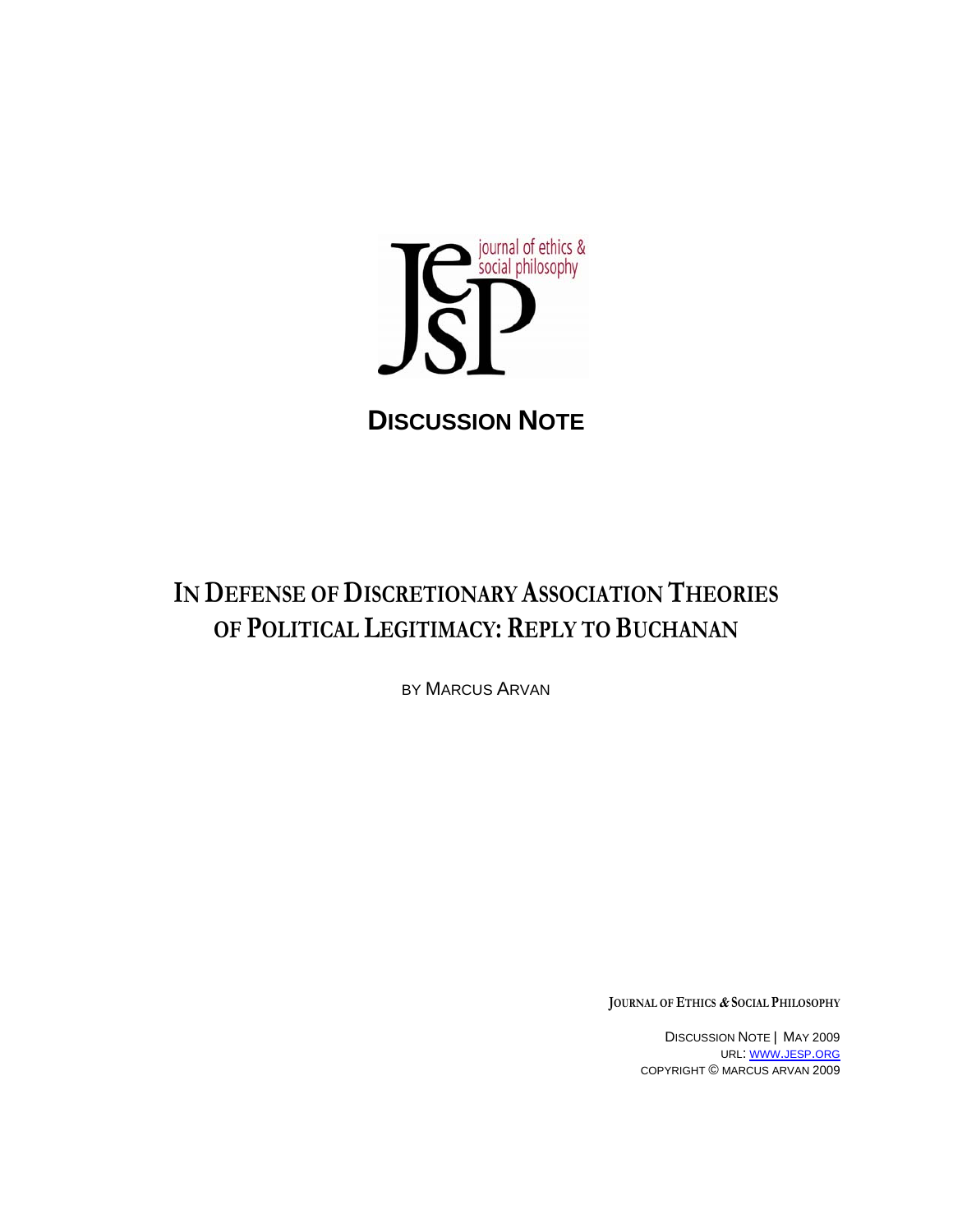## **In Defense of Discretionary Association Theories of Political Legitimacy: Reply to Buchanan\*** Marcus Arvan

LLEN BUCHANAN HAS ARGUED THAT a widely defended view of the nature of the state – the view that "the state is a discretionary association for the mutual advantage of its members $\frac{m}{1}$  – must LLEN BUCHANAN HAS ARGUED THAT a widely defended view of the nature of the state – the view that "the state is a discretionary association for the mutual advantage of its members"<sup>1</sup> – must be rejected because it cannot ade humanitarian intervention.<sup>2</sup> Buchanan's argument is this:

- (1) If any discretionary association theory of political legitimacy is true, then states must aim only to advance their own citizens' interests.
- (2) Humanitarian intervention is sometimes morally required of states.
- (3) If humanitarian intervention is sometimes morally required of states, then states must sometimes aim to advance *non*-citizens' interests.
- (4) So, (from 2 and 3 by *modus ponens*), states must sometimes aim to advance non-citizens' interests.
- (5) So, (from 1 and 4 by *modus tollens*), no discretionary association theory of political legitimacy is true.

This paper argues that Buchanan's objection is unsuccessful and, moreover, that discretionary association theories can preserve an important distinction that Buchanan's alternative approach to political legitimacy cannot.<sup>3</sup>  $\$ 1 argues that premise (1) of Buchanan's argument is false. I show, in particular, that the two discretionary association theories that Buchanan mentions – Locke's and Rawls' theories – both (coherently) require states to be concerned with the interests of non-citizens. §2 then argues that discretionary association theories can account for an important distinction that Buchanan's approach cannot: the distinction between "internal" legitimacy (a state's ability to morally justify itself to its own members) and "external" legitimacy (a state's ability to morally justify itself to humanity more broadly).

### **1. The Humanitarian Foundations of Discretionary Association Theory**

Buchanan's argument against discretionary association theories is straightforward. He assumes that humanitarian intervention is sometimes

<sup>\*</sup> I thank the anonymous referee of *JESP* and Thomas Christiano for their helpful comments.

<sup>1</sup> Buchanan (1999): 74.

<sup>2</sup> Buchanan (1999) and (2004): 98-109.

<sup>3</sup> See Buchanan (2004).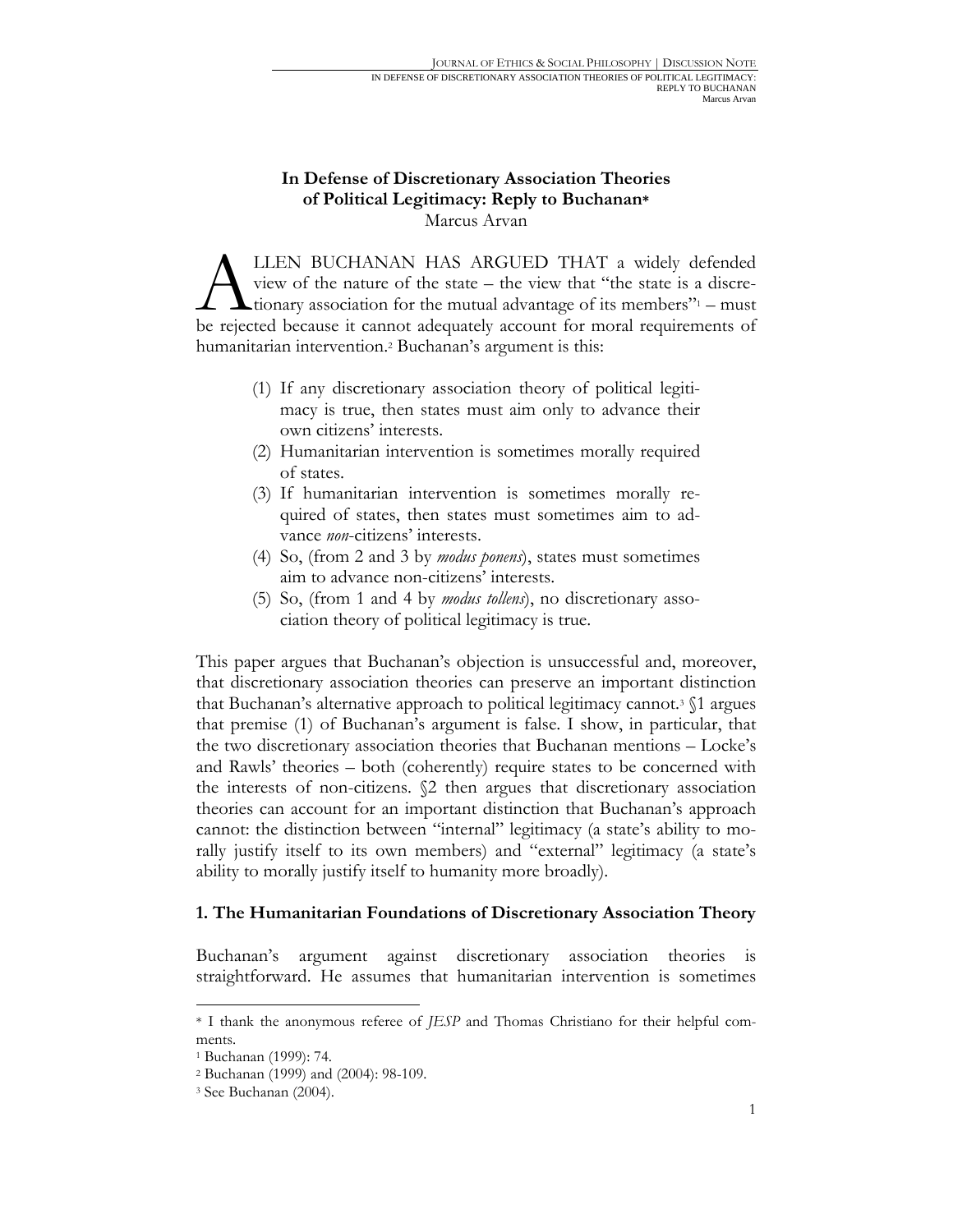morally required of states.4 This premise is hard to quarrel with. It is widely agreed that states are morally obligated to intervene in cases of genocide, for example.5 Buchanan's argument then is that discretionary association theories cannot make sense of these requirements. Buchanan points out, first, that there are at least two possible types of discretionary association theory: the "simpler" view, which says that the state must always act in the best interest of its own citizens, and the "democratic" view, which says that the state must aim to realize the democratically expressed will of its citizens.6 Buchanan then argues that because (i) the simple variant permits humanitarian intervention only insofar as intervention is judged to be in the best interest of the state's citizens, and (ii) the democratic variant permits intervention only insofar as intervention is judged to satisfy the democratic will of the state's citizens, both variants entail that there would be *nothing morally illegitimate* about a world in which every state adopted a consistent policy of avoiding humanitarian intervention (intervention where the sole or primary goal is to protect non-citizens' interests).7 This is inconsistent with the assumption that humanitarian intervention is sometimes required of states, however. Thus, Buchanan concludes, no discretionary association theory of legitimacy is true.

Buchanan has, however, misrepresented discretionary association theory. For, consider the two discretionary association theorists that Buchanan discusses: Locke and Rawls. Begin with Locke's theory. According to Locke, we all have a moral duty under the "law of nature" to protect and preserve the natural rights of *humankind*.8 Now, Locke argues that we can better protect and preserve *our own* rights by entering into a state (for the state can resolve three "inconveniences" we face in a state of nature: the absence of known and settled laws, the absence of impartial judges, and problems concerning the enforcement of our rights).9 This is only one part of Locke's theory, however. Locke is clear we have a common duty under the law of nature to protect and preserve the rights of *all* of humankind. Locke is clear, moreover, that these rights include *positive rights* to material aid, and to reparation in the case of injury (i.e. rights violations). Libertarian interpreters of Locke often disregard Locke's discussion of these rights.10 Still, as A. John Simmons argues, Locke clearly endorses them.11 Locke writes, for example, "Charity gives every man a *title* to so much of another's plenty as will keep him from

<sup>4</sup> Buchanan (1999): 77.

<sup>5</sup> The United Nations Convention on the Prevention and Punishment of the Crime of Genocide has been ratified by 140 nations.

<sup>6</sup> Buchanan (1999): 75-6.

<sup>7</sup> Buchanan (1999): 77.

<sup>8</sup> Locke (1689): Second Treatise, Ch. II, §6. 9 Ibid., Chapter IX.

<sup>10</sup> For libertarian interpretations see, for example, Mack (1980): 58, 60 and Nozick (1974): 10. Also see Cohen (1985): 383, a non-libertarian who adopts a similar interpretation. 11 See Simmons (1992): 60, as well as Chapter 6.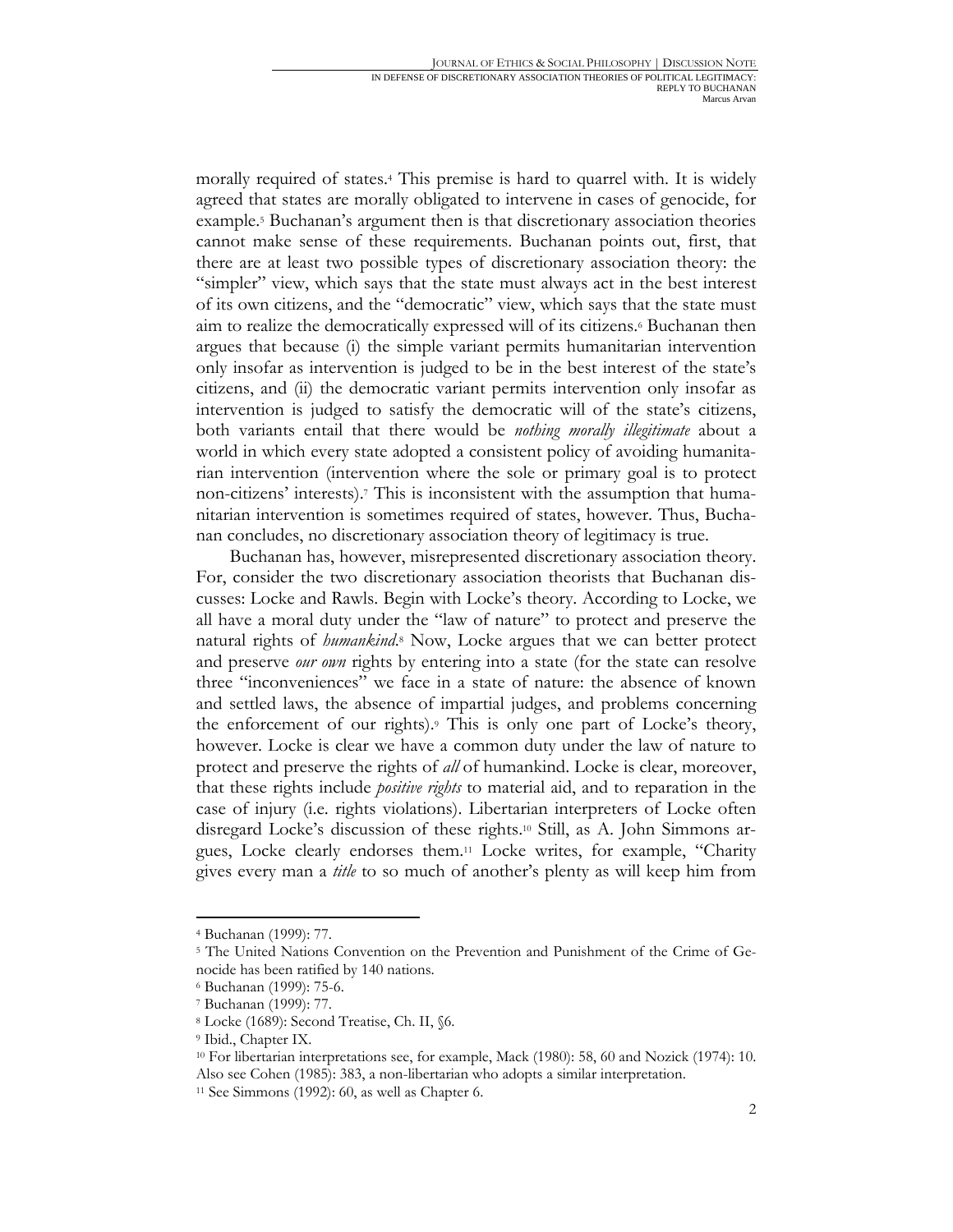extreme want, where he has no means to subsist otherwise"<sup>12</sup> Locke also states explicitly that we entrust the federative power of the state to punish *non*-citizens who transgress natural law.13 The picture we get from Locke, then, is this: legitimate states are discretionary associations for mutual advantage *against the background constraint that we are all under a common duty to preserve and protect the natural rights of all humankind, including rights to humanitarian assistance.* Locke's theory is therefore not only consistent with humanitarian intervention; it also seems clearly to require intervention under some conditions.14

Now turn to Rawls. Rawls' theory, like Locke's, is more complex than Buchanan treats it. According to Rawls, a state is *internally* legitimate (i.e. morally justifiable to its own members) just insofar as, roughly speaking, its basic structure (i.e. its laws and major institutions) conforms to principles of justice that free and equal persons would agree to from an "original position" of fairness.15 A state is *externally* legitimate for Rawls, on the other hand (i.e. it is justifiable to non-members), just insofar as (again, at least roughly speaking) it promotes respect for basic human rights *everywhere*.16 This distinction – the distinction between internal and external legitimacy – enables Rawls, like Locke, to affirm humanitarian obligations while at the same time recognizing the state as a discretionary association for mutual advantage. Rawls' theory of internal legitimacy is situated within his theory of external legitimacy – the latter of which says that states have humanitarian obligations to *non*-citizens.17

I submit, as such, that Buchanan mischaracterizes discretionary association theory. Locke and Rawls both affirm that legitimate states must (1) protect some universal interests (i.e. natural or human rights), and (2) *in addition*, protect and promote certain interests of their own members. Now, Buchanan actually alludes to this at one point, when he notes that Locke and Rawls ultimately justify the state by appeal to universal human interests.18 Buchanan mistakenly thinks that this makes their theories incoherent, however. Buchanan claims that it is impossible to justify a state by reference to universal human interests while at the same time requiring the state to focus exclusively on advancing its own citizens' interests – and of course this is probably

18 Ibid., 79.

<sup>12</sup> Locke (1689): First Treatise, 42 (emphasis added). 13 Locke (1689): Second Treatise, 145-8.

<sup>14</sup> For further discussion, see Simmons (1992): Chapter 6.

<sup>15</sup> Rawls' official definition of internal legitimacy is somewhat more subtle than this (see Rawls 1993: 136). I lack the space to discuss its finer details here, however, and this is close enough for our purposes. It is also worth noting that Rawls actually denies that the state is a fully voluntary (or discretionary) association for mutual advantage. Because people are born into particular positions in society, Rawls claims that his theory only *approximates* the idea of the state as a discretionary association (see Rawls 1999a: 12). This seems enough, however, to locate Rawls in the discretionary association theory tradition.

<sup>16</sup> See Rawls (1999b): 27, 37, 42, 65, 78-81. Here again, Rawls' official definition (of external legitimacy) is more subtle than this, but this is close enough for our purposes. 17 Ibid., Part III.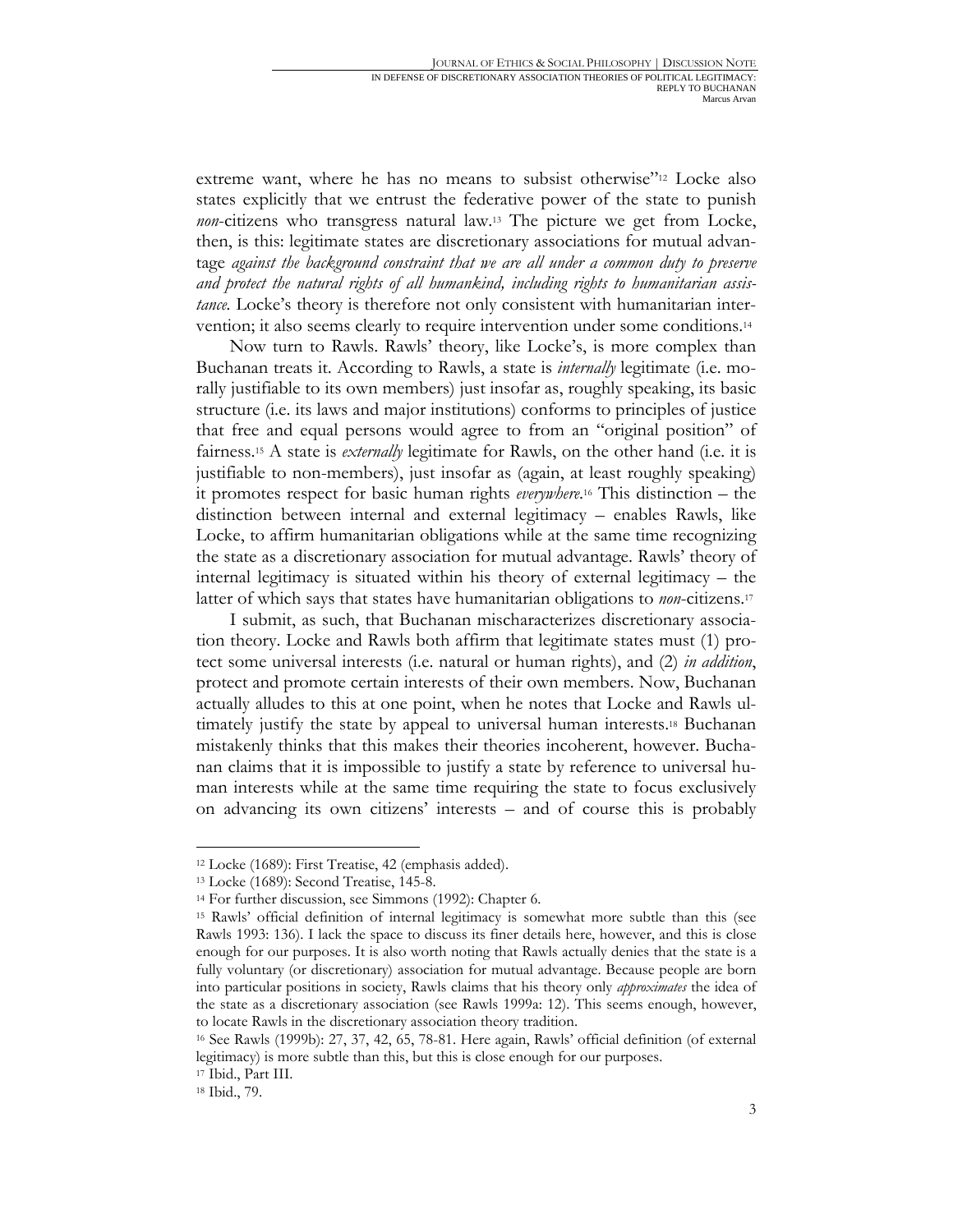right.19 Yet, this is not what either Locke or Rawls proposes. Locke and Rawls never argue that states must focus exclusively on their own citizens' interests. Their theories say that states must pursue certain universal human interests, *and then, in addition*, pursue particular interests of their own citizens.

#### **2. Considerations in Favor of Discretionary Association Theory**

Let us now compare discretionary association theories to Buchanan's alternative view that we should understand political legitimacy in terms of human rights. According to Buchanan, a wielder of political power is morally legitimate, "if and only if it (1) does a credible job of protecting at least the most basic human rights of all those over whom it wields power and (2) provides this protection through processes, policies, and actions that themselves respect the most basic human rights." $20$  Now, this idea – the idea that the function of the state is to promote and protect human rights – might seem plausible, at least at first glance. There is, however, a problem. For, consider Buchanan's broadest definition of political legitimacy: "An entity has political legitimacy if and only if it is morally justified in exercising political power."<sup>21</sup> This principle would appear to entail, not implausibly, that political legitimacy can come in degrees. If my state protects my human right to life, then in that respect its political power is legitimate. If, on the other hand, the state violates my right to free speech, that does not mean that *all* of the state's power is illegitimate (as though I could simply disobey the law at will); it is simply my state's failing to respect my right to free speech that is illegitimate.

The problem for Buchanan's theory then is this: Buchanan's theory seems plausible enough as a theory of *external* legitimacy – as a theory of how states can morally justify their political power to humanity at large. Most of us agree, after all, that states have obligations to promote and protect human rights everywhere. But what about *internal* legitimacy – the ability of a state to justify its political power to its own members? Here, Buchanan's focus on human rights is clearly too narrow. Almost every liberal theory of justice affirms that citizens have a moral right to demand *more* from their state than respect for their human rights. Consider, once again, Rawls' theory. According to Rawls, a state's exercise of political power is internally legitimate just in case (again, roughly) the state conforms to his two principles of domestic justice. These principles, however, include far more than basic human rights: they distribute domestic political rights (e.g. voting rights), opportunities, and finally, wealth and income.<sup>22</sup> The basic idea here – that there is more to internal legitimacy than there is to external legitimacy – is highly plausible. Most of us think there are things that citizens can morally demand of their own

<sup>19</sup> Ibid., 79-80.

<sup>20</sup> Buchanan (2004): 247.

<sup>21</sup> Buchanan (2004): 233.

<sup>22</sup> For Rawls' principles of domestic justice, see Rawls (1999a): 266 and Rawls (1993): 5-6.